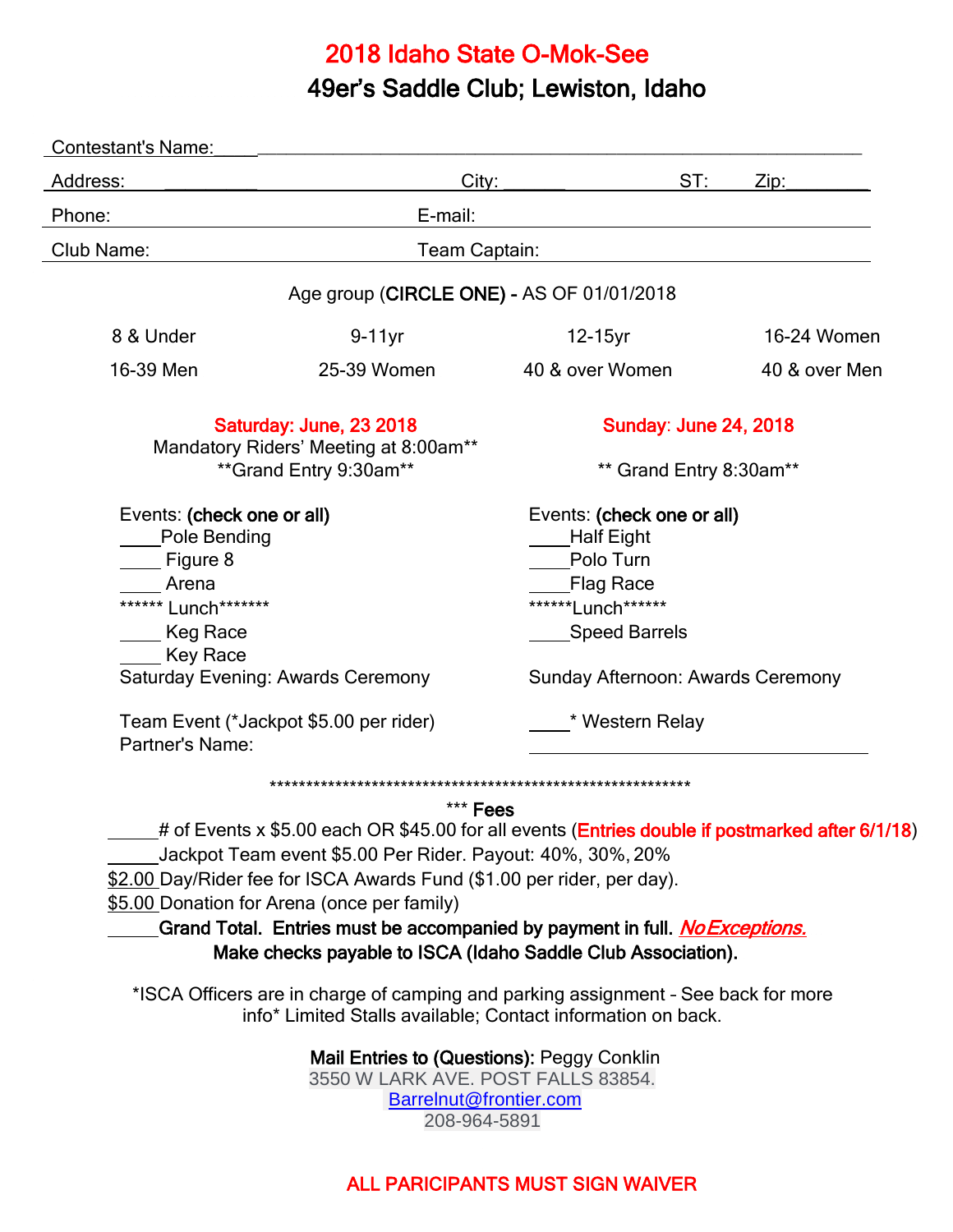## 2018 Idaho State O-Mok-See

## 49er's Saddle Club; Lewiston, Idaho Friday, June 22<sup>nd</sup> \*\* Saturday, June 23<sup>rd</sup> \*\* Sunday, June 24<sup>th</sup>, 2018

| <b>IAMF</b><br>N | <b>Age Group</b> |
|------------------|------------------|
|                  |                  |

Release of Liability: I, 1. 1. 1998 1.1 [1] in consideration of ISCA & the 49ers Saddle Club, for them granting me permission to ride on June 22, 23rd & 24th, 2018, I/We waive all claims for damage or loss incurred to myself and/or family member caused by said event. Nor will I/We hold any officers, members or volunteers personally responsible for any claim that may arise due to participation. I/We understand this is a dangerous sport in which accidents can occur and I/We enter at our own risk. Parents or legal guardian must sign for minors no exceptions!

Signed: Signed: 2018.

### **Camping**

All participants and spectators may not access 49er's Arena Ground prior to 1:00pm on Thursday, June 20th. Officers will be onsite at that time to direct parking/camping. Please be respectful by adhering to all parking/camping guidelines and directives.

#### Auction

The 49er's Royalty will be doing a 50/50 Raffle. ISCA Royalty will also hold a silent auction during the State show. Participants are invited to provide an item for the auction. Reminder - Saddle Clubs are encouraged to provide at least one item from each club as well.

### Hard Luck Award

Riders who compete in all nine events but DO NOT PLACE will be entered in to a \$100 Gift Card drawing.

### Jessie Jo Memorial Winner

Rider with the overall fastest time in all nine events will be declared the Jessie Joe Memorial Winner.